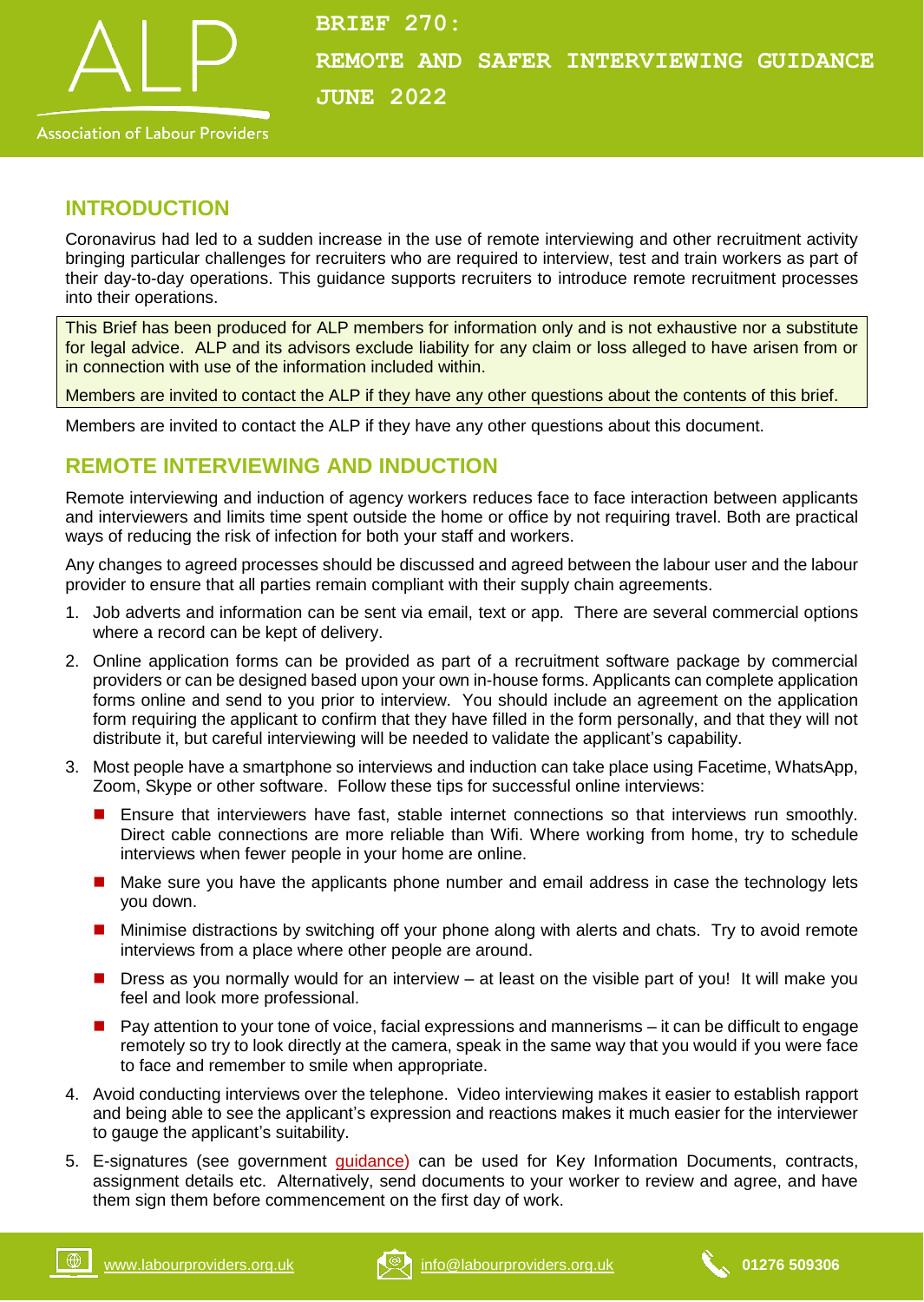

- 6. Usually recruiters must be in possession of original ID in order to establish a statutory excuse during video interviewing. The Home Office has authorised [temporary changes to right to work checks](https://www.gov.uk/guidance/coronavirus-covid-19-right-to-work-checks) which expire with effect from 30<sup>th</sup> September 2022. Until that date, employers may conduct remote right to work checks, on a video call, using a scanned or photographed copy of the original ID. Please see the Home Office ["Right to work checks: COVID-19 guidance factsheet"](https://labourproviders.org.uk/wp-content/uploads/2020/04/Right-to-Work-COVID-19-factsheet.pdf).
- 7. Workers with digital evidence of their right to work (known as an e-visa), and who use it during the recruitment process (such as workers with status under the European Settlement Scheme) are not subject to original document checks. They need to provide you with a share code which enables you to access their digital status. You will need to make a visual check that the person you are interviewing is the person who appears in the photograph in the digital status and check the date of birth and other details to ensure they match the details given in the application form, and are consistent with the appearance of the applicant.
- 8. From 6<sup>th</sup> April 2022, *Identity [Document Verification Technology](https://www.gov.uk/government/publications/digital-identity-document-validation-technology-idvt/identity-document-validation-technology-in-the-right-to-work-and-right-to-rent-schemes-and-dbs-pre-employment-checking-accessible-version)* (IDVT) checks may be used to allow a statutory excuse to be gained without being in physical possession of ID documents. Using IDVT allows people to upload images of their personal documents, instead of presenting physical documents to a prospective employer – reducing time and mitigating risk. This will come at a cost to employers who will pay accredited private sector IDVT service providers to undertake these checks. Alternatively, employers may revert to manual right to work checks for workers who do not have an e-visa.
- 9. Inductions and other pre-employment training can be achieved either remotely by webinar, or on the first day of work. Businesses should risk assess the training and introduce any necessary measures to reduce risk to a safe level. In line with [government guidance,](https://www.gov.uk/government/publications/guidance-to-employers-and-businesses-about-covid-19/guidance-for-employers-and-businesses-on-coronavirus-covid-19) such measures could include ensuring adequate ventilation and ensuring that the room is thoroughly cleaned between uses.

### **USING TECHNOLOGY TO ENHANCE REMOTE RECRUITMENT**

ALP members can watch ['Using Technology to Enhance Remote Recruitment'](https://www.labourproviders.org.uk/resources/?_sf_s=TECHNOLOGY&_sft_filed=webinars) available from the webinar [section](https://labourproviders.org.uk/resources/?_sft_filed=webinars) of the ALP website. It contains many tips and recommendations for both free and paid for tools to support remote recruitment including:

- Online application forms
- Applicant tracking systems
- Candidate relationship management systems
- Communication tools
- **Interview and meeting tools**
- Testing and assessment tools
- Document management tools including e-signatures for remote agreement to terms
- Onboarding tools

# **MANAGING THE INCREASED RISK OF EXPLOITATION**

The impact of coronavirus increases the risk of worker exploitation by unscrupulous labour providers and criminal gangs. Read more about how and why this happens in the ['Practical Guide to Responsible](https://responsiblerecruitmenttoolkit.org/download/5047/)  [Recruitment During and Coming](https://responsiblerecruitmenttoolkit.org/download/5047/) out of Covid-19' freely available from the Responsible Recruitment Toolkit.

Added to this, remote recruitment and management of agency workers makes worker exploitation harder to detect by removing many of the opportunities to engage with workers directly.

Just Good Work is a free, interactive app to help all jobseekers and workers understand their UK employment rights, recognise poor treatment at work and access remedy. It's a useful engagement tool to